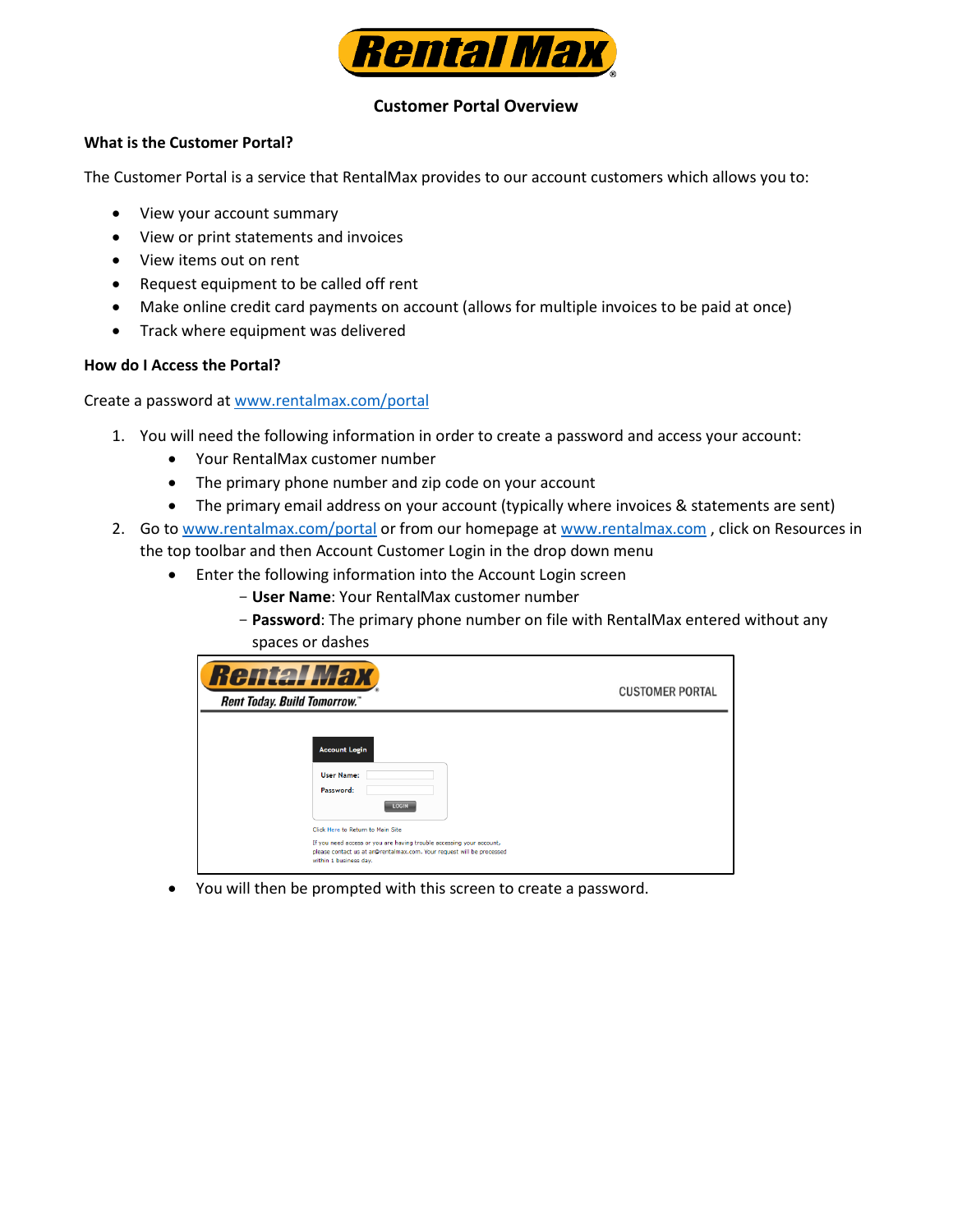| <b>Enter New Password</b>        |        |  |
|----------------------------------|--------|--|
| <b>Email Address on</b><br>file  |        |  |
| <b>ZIP</b> on file               |        |  |
| <b>New Password:</b>             |        |  |
| <b>Re-Enter New</b><br>Password: |        |  |
|                                  | UPDATE |  |

# **Account Summary**

- View statements
	- Use the drop down box to select which statement to view. After the statement loads, you can download or print the pdf.
- Make a payment

| <b>Rental Max</b><br><b>Rent Today. Build Tomorrow.</b>                       |                                                                                                                         | <b>CUSTOMER PORTAL</b>            |                                                                              |
|-------------------------------------------------------------------------------|-------------------------------------------------------------------------------------------------------------------------|-----------------------------------|------------------------------------------------------------------------------|
| <b>B</b> Contracts<br><b>自 Summary</b>                                        | <b>i</b> Items Out<br><b>Q</b> Tracking                                                                                 | <b>■ Log Out</b>                  |                                                                              |
| <b>Customer Account Summary</b>                                               |                                                                                                                         |                                   |                                                                              |
| <b>Customer Name:</b><br><b>Customer No:</b>                                  | - -                                                                                                                     |                                   | <b>Current Balance:</b><br>\$40,161.68<br><b>Last Payment:</b><br>\$5,203.65 |
| Address:<br>Phone No:                                                         | $\mathcal{L}(\mathcal{L})$ and $\mathcal{L}(\mathcal{L})$ and $\mathcal{L}(\mathcal{L})$ and $\mathcal{L}(\mathcal{L})$ | <b>Click here to</b>              | Last Payment Date:<br>8/6/2020                                               |
|                                                                               |                                                                                                                         | make a payment                    | <b>Make a Payment</b>                                                        |
| Current<br>\$17,862.06                                                        | 31-60 Days<br>\$7,578.83                                                                                                | 61-90 Days<br>\$14,720.79         | Over 90 Days<br>\$0.00                                                       |
| <b>Contracts Summary</b>                                                      | <b>Miscellaneous</b>                                                                                                    |                                   |                                                                              |
| Closed: 35                                                                    | Reservations: 8                                                                                                         |                                   |                                                                              |
| Open: 2                                                                       | Quotes: 0                                                                                                               |                                   |                                                                              |
| Completed: 0                                                                  | Work Orders: 0                                                                                                          |                                   |                                                                              |
| Available Statements for Viewing:<br><b>VIEW STATEMENT</b><br>Choose a Date v |                                                                                                                         | <b>View Statements</b>            |                                                                              |
| Copyright @ 2020 RentalHosting.com                                            |                                                                                                                         | Last Update: 8/18/2020 1:13:21 PM |                                                                              |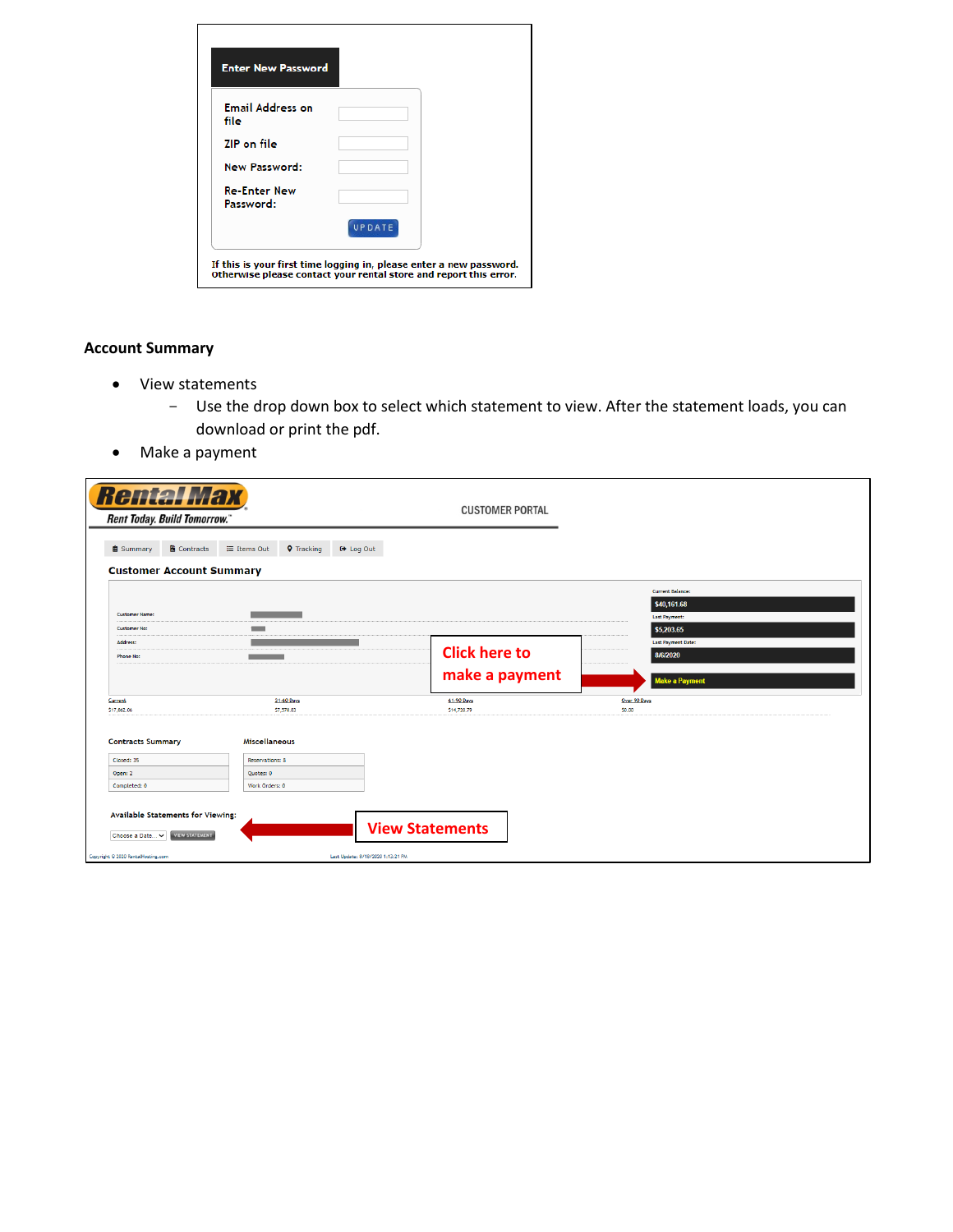| <b>Rental Max</b><br><b>Rent Today. Build Tomorrow.</b> |                                                                                                       |                   |                                                                                            |                       | <b>CUSTOMER PORTAL</b> |              |        |         |                                                                    |                 |                                  |
|---------------------------------------------------------|-------------------------------------------------------------------------------------------------------|-------------------|--------------------------------------------------------------------------------------------|-----------------------|------------------------|--------------|--------|---------|--------------------------------------------------------------------|-----------------|----------------------------------|
| <b>B</b> Summary                                        | <b>B</b> Contracts<br>E Items Out<br><b>Make a Payment for Closed Contracts</b>                       | <b>Q</b> Tracking | C+ Log Out                                                                                 |                       |                        |              |        |         |                                                                    |                 |                                  |
|                                                         | Customer Name:                                                                                        |                   |                                                                                            |                       |                        |              |        |         | Current Balance:<br>\$2,542.00                                     |                 |                                  |
|                                                         | <b>Customer No:</b><br>Hints:                                                                         |                   | > = Select the contracts you would like to pay by checking the box under the "Pay" column. |                       |                        |              |        |         | Last Payment:<br>\$311.00<br><b>Last Payment Date:</b><br>8/4/2020 |                 | Click the "pay"<br>box to select |
|                                                         | Change Date Range [Month v   Day v   Year v   - [Month v   Day v   Year v   Submit<br><b>Contract</b> | <b>Status</b>     | <b>Items Out</b>                                                                           | <b>Open Date</b>      | <b>Close Date</b>      | <b>Total</b> | Paid   | POW     | Info                                                               | Pay             | invoices to pay                  |
|                                                         | 422191                                                                                                | Closed            | No                                                                                         | 06/29/2020 8:30:00 AM | 06/29/2020             | \$304.00     | \$0.00 | 281901  | Job Desc: 8:30-9<br>Location: Casappa Corporation                  | $\blacksquare$  |                                  |
|                                                         | 425546                                                                                                | Closed            | No                                                                                         | 07/07/2020 8:45:00 AM | 07/07/2020             | \$311.00     | \$0.00 | 282230. | Location: Berridge Manufacturing Co                                | $\blacksquare$  |                                  |
|                                                         | 426130                                                                                                | Closed            | Nn                                                                                         | 07/13/2020 8:45:00 AM | 07/18/2020             | \$311,00     | \$0,00 | 282308. | Job Desc: 8:30-9:15<br>Location: One Step Inc LLC                  | $\Box$          |                                  |
|                                                         | 428026                                                                                                | Closed            | No                                                                                         | 07/25/2020 9:00:00 AM | 07/30/2020             | \$640.00     | \$0,00 | 281920  | Location: GROOT                                                    | $\Box$          |                                  |
| <b>Click here after</b>                                 | 430174                                                                                                | Closed            | No                                                                                         | 07/30/2020 9:30:00 AM | 08/01/2020             | \$311.00     | \$0.00 | 282597  | Job Desc: 0930-1000<br>Location: NAPLETON SCHALIMBURG SUBARU       | $\Box$          |                                  |
|                                                         | 430618                                                                                                | Closed            | No                                                                                         | 07/31/2020 9:15:00 AM | 08/01/2020             | \$311.00     | \$0.00 | 282451. | Job Desc: 9-9:30<br>Location: GROOT                                | $\Box$          |                                  |
| selecting invoices                                      |                                                                                                       |                   |                                                                                            | 08/03/2020 9:00:00 AM | 08/03/2020             | \$354.00     | \$0.00 | 282707  | Job Desc: DEL 9-930<br>Location: BANNER SERVICE CORP               | $\hfill\square$ |                                  |

• On the next screen, the Total Amount to be paid will be displayed on the bottom left. Click the button under the Total to be redirected to the online payment form where your credit card will be processed securely.

| <b>Rental Max</b><br>Rent Today. Build Tomorrow."                                                                                                                                                                                                                                                                                      | <b>CUSTOMER PORTAL</b>                                                                                                |  |
|----------------------------------------------------------------------------------------------------------------------------------------------------------------------------------------------------------------------------------------------------------------------------------------------------------------------------------------|-----------------------------------------------------------------------------------------------------------------------|--|
| <b>自 Summary</b><br>Contracts<br>$\equiv$ Items Out<br><b>Q</b> Tracking<br><b>□</b> Log Out<br><b>Make a Payment For Contracts</b>                                                                                                                                                                                                    |                                                                                                                       |  |
| <b>Customer Name:</b><br><b>Customer No:</b><br>Address:<br><b>Phone No:</b><br>Mobile/Cell No:<br>Total Amount to Pay for Selected Contracts: \$5,866.75<br>Click here to enter your credit card<br>(You will be redirected to our online payment website where your credit card will be processed securely)<br><b>VISA AMEX NICE</b> | <b>Current Balance:</b><br>\$41,937.64<br><b>Last Payment:</b><br>\$5,203.65<br><b>Last Payment Date:</b><br>8/6/2020 |  |
| Copyright © 2020 RentalHosting.com<br>Last Update: 8/19/2020 1:13:36 PM                                                                                                                                                                                                                                                                |                                                                                                                       |  |

• Note: your payment may take up to 24 hours to be posted to your account and visible from the portal.

**Contracts**

| <b>Rental Max</b><br><b>Rent Today. Build Tomorrow.</b> "                         |                                                                                  |                                                       |                                                                 |                                     |              | <b>CUSTOMER PORTAL</b> |             |       |             |
|-----------------------------------------------------------------------------------|----------------------------------------------------------------------------------|-------------------------------------------------------|-----------------------------------------------------------------|-------------------------------------|--------------|------------------------|-------------|-------|-------------|
| <b>自 Summary</b><br><b>Contracts Details</b><br><b>Show Only Unpaid Contracts</b> | <b>B</b> Contracts                                                               | $\equiv$ Items Out<br><b>Show Only Open Contracts</b> | <b>Q</b> Tracking<br><b>Show Only Reservations</b>              | <b>■ Log Out</b><br><b>Show All</b> |              |                        |             |       |             |
| Change Date Range Month                                                           | $\overline{\mathbf{v}}$ Day $\overline{\mathbf{v}}$ Year $\overline{\mathbf{v}}$ | - Month                                               | $\triangledown$ Day $\triangledown$ Year $\triangledown$ Submit |                                     |              |                        |             |       |             |
| <b>Contract</b>                                                                   | <b>Status</b>                                                                    | <b>Items Out</b>                                      | <b>Open Date</b>                                                | <b>Close Date</b>                   | <b>Total</b> | Paid                   | PO#         | Job # | <b>Info</b> |
| 368500L                                                                           | Closed                                                                           | <b>No</b>                                             | 06/16/2020 8:37:00 AM                                           | 07/08/2020                          | S475.36      | \$0,00                 | 20-69022    |       |             |
| 409709                                                                            | Closed                                                                           | <b>No</b>                                             | 04/28/2020 11:28:00 AM                                          | 05/26/2020                          | \$3,028,00   | \$0,00                 | 20-LAGRANGE |       |             |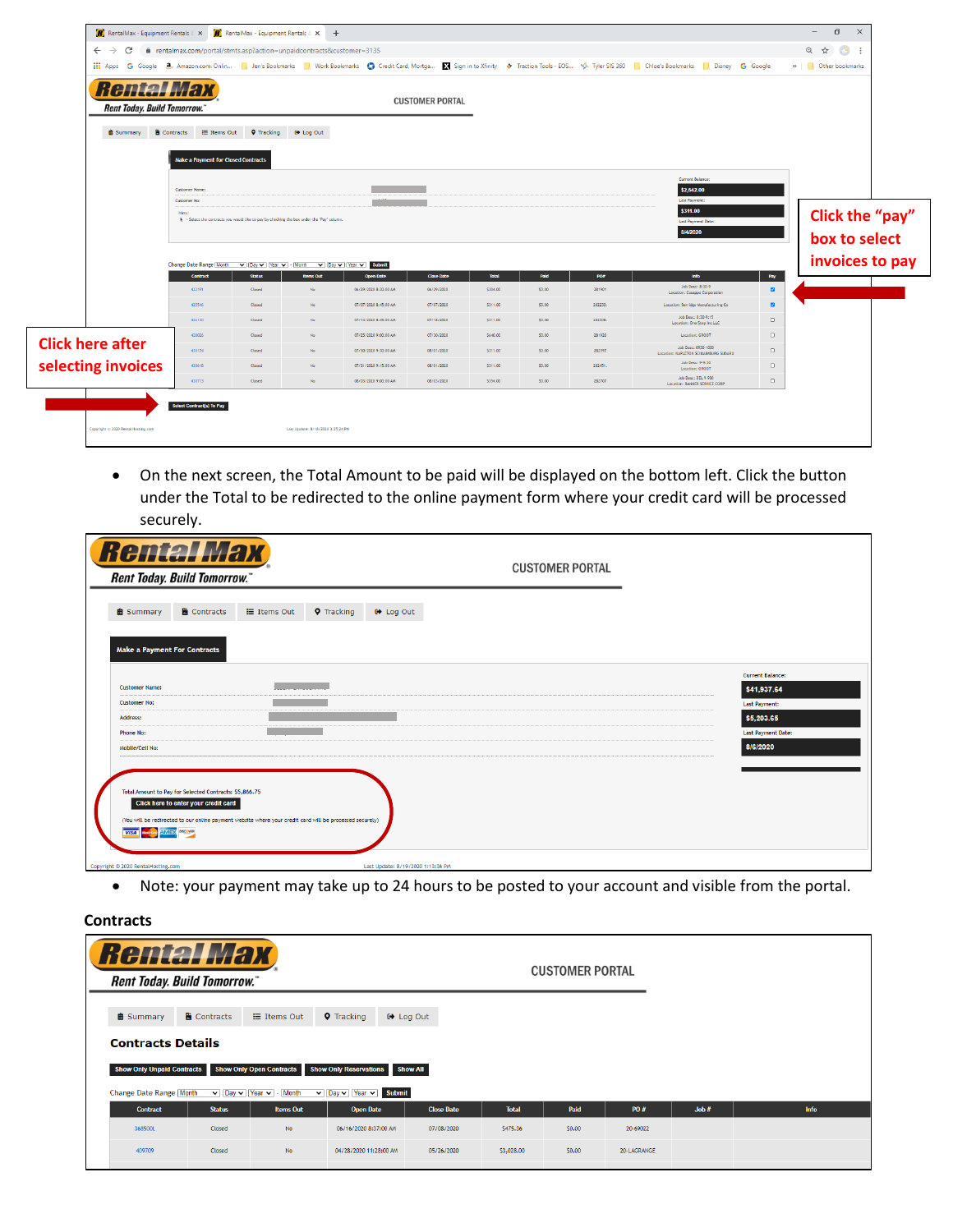- In the Contracts menu, you can view a summary of your contracts/invoices by date range or status (closed, open, reservation)
	- Show only unpaid contracts ("Closed" status)
	- Show only open contracts (equipment still out on rent)
	- Show only reservations
- Click on the individual contracts to view and print them
- You can also export the summary to a spreadsheet by clicking the button in the bottom left.

# **Items Out & Call Off Rent**

- In the Items Out menu, you can view a list of items currently out on rent
- Click on the contract number to view and print the contract
- You can also export this screen to a spreadsheet
- From this screen, you can also request to **Call Items Off Rent** in the Service Request column

|                                             | <b>Rental Max</b><br><b>Rent Today. Build Tomorrow.</b> " |                                                         | <b>CUSTOMER PORTAL</b>          | Click "Call Off" to<br>submit a request to call |      |           |                    |                           |
|---------------------------------------------|-----------------------------------------------------------|---------------------------------------------------------|---------------------------------|-------------------------------------------------|------|-----------|--------------------|---------------------------|
| <b>自 Summary</b><br><b>Items Out Report</b> | <b>B</b> Contracts                                        | $\equiv$ Items Out<br><b>Q</b> Tracking                 | <b>■ Log Out</b>                |                                                 |      |           | equipment off rent |                           |
| <b>Contract</b>                             | Qty                                                       | <b>Items Name</b>                                       | <b>Contract Start Date</b>      | <b>Due Date</b>                                 | Job# | PO#       | Info               | Service<br><b>Request</b> |
| 434563                                      |                                                           | -LOADER, RAKE HARLEY HYD<br>(601-5235#501) #E #M67A052# | 08/18/2020 8:22:00<br><b>AM</b> | 08/25/2020 8:22:00 AM                           |      | 20ANDLIKE |                    | Select<br>Call Off        |

- Use the drop down box to select "Call Off" then fill out the Request Call Off form on the next page.
- **IMPORTANT:** This is a request to stop the rental charges only. Calling off rent does not remove the liability from the customer. It remains the customer's responsibility to secure the equipment and keep it safe until the equipment is returned to RentalMax.

## **Tracking**

- This menu uses Google Maps to show where equipment that is currently out on rent was delivered. Note: it is not currently integrated with GPS tracking for equipment.
- Click on the map point to display the equipment and delivery address
- You can also click on the equipment links displayed in the map point menu to request equipment be called off rent.